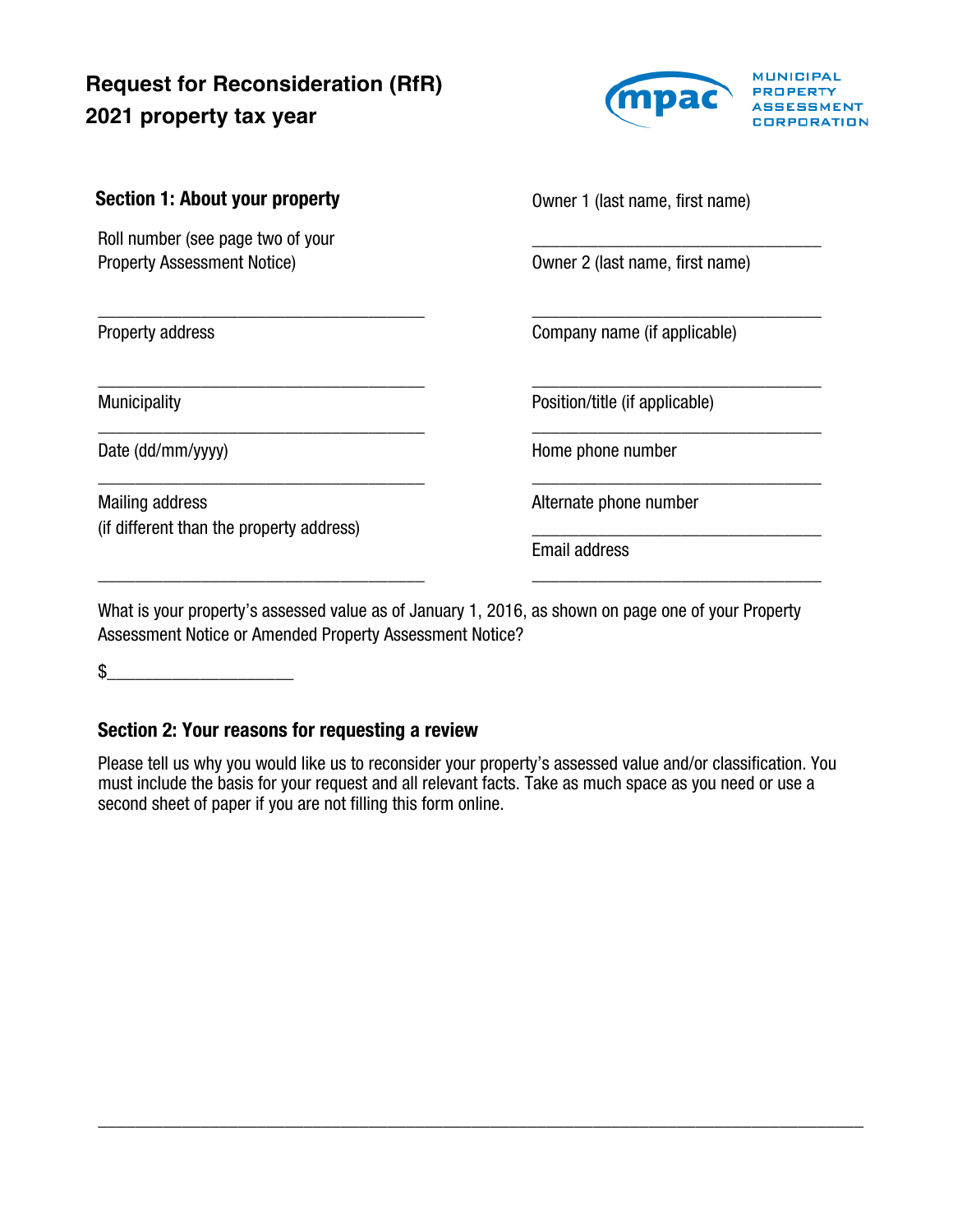# **Request for Reconsideration (RfR) 2021 property tax year**



Roll number

### Section 3: Your supporting documentation

Are you including documents or photographs with your RfR to support your request? If yes, please check all that apply.

 $\_$  , and the contribution of the contribution of  $\mathcal{L}_\mathcal{A}$  , and the contribution of  $\mathcal{L}_\mathcal{A}$ 

Sale information for this property and other similar properties

Assessed value of similar properties

Photos of this property/other similar properties

Other documentation such as municipal zoning record

#### Section 4: Acknowledgement

The deadline to file an RfR is printed on your Notice. We will carefully review your information along with the information we have on file for your property. You will receive a letter with the results of our review once it is complete.

By submitting this RfR to MPAC, you confirm you are eligible to submit it under the *Assessment* Act (or, if applicable, that you are authorized to submit the RfR on behalf of your company), and that the contents of this RfR are true to the best of your knowledge.

The personal information that you provide is collected by MPAC under the authority of sections 10, 11, 14, 15, 16 and 16.1 of the *Assessment Act*. Pursuant to MPAC's statutory obligations, your personal information will be used primarily for property assessment purposes, but may also be used for municipal and school board planning purposes, preparation of the Preliminary List of Electors which is used by municipalities and school boards to create the final Voters' Lists used for election purposes lists and population reports. In addition, MPAC may use your information to obtain feedback, conduct surveys and enhance program delivery.

\_\_\_\_\_\_\_\_\_\_\_\_\_\_\_\_\_\_\_\_\_\_\_\_\_\_\_\_\_\_\_\_\_\_\_\_\_\_\_\_\_\_\_\_\_\_\_\_\_\_\_\_\_\_\_\_\_\_\_\_\_\_\_\_\_\_\_\_\_\_\_\_\_\_\_\_\_\_\_\_\_